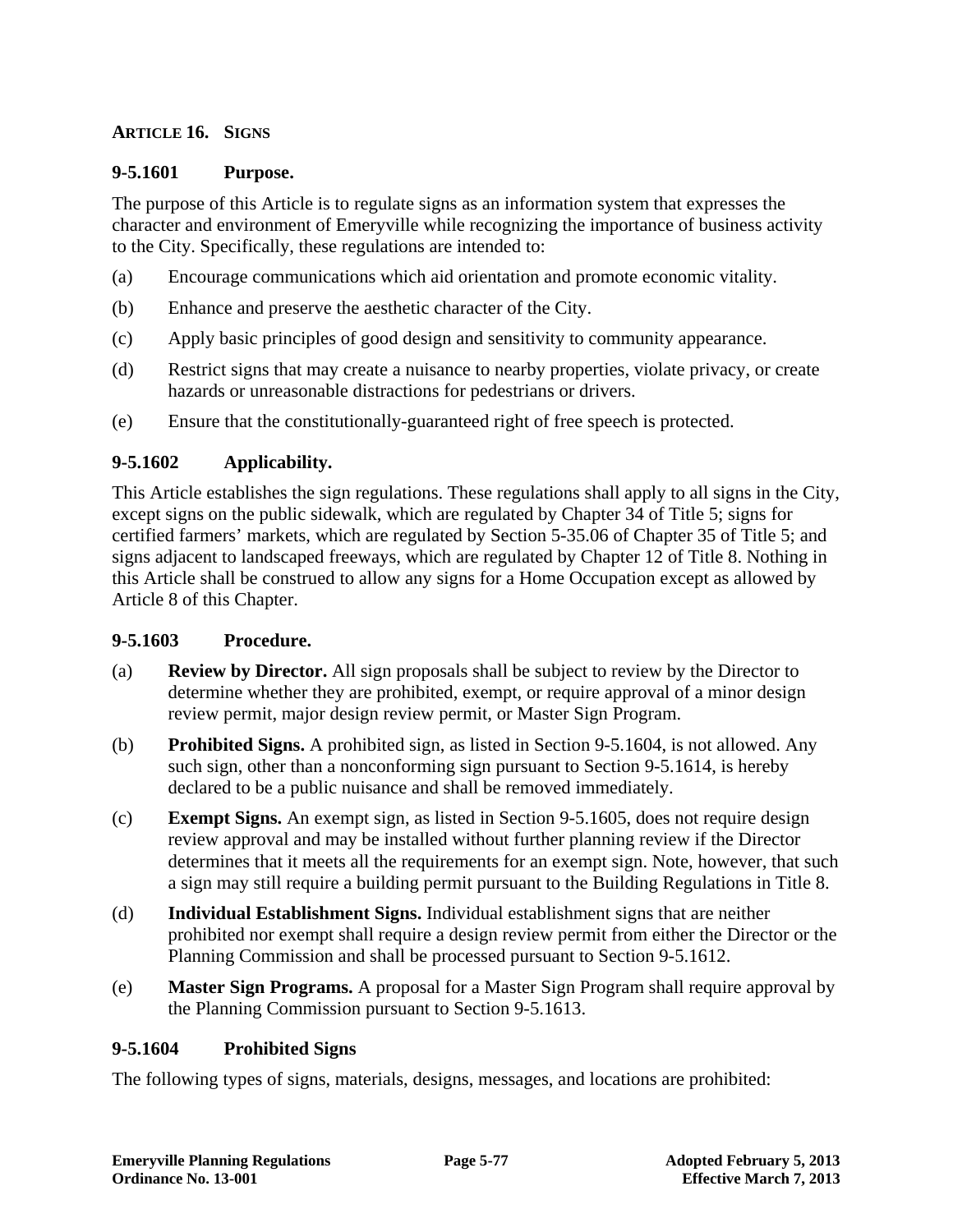- (a) **Cabinet Signs.** One- or two-sided internally illuminated signs consisting of a translucent message panel or panels, usually rectangular, mounted on a frame enclosing the illumination fixtures; also known as "panel", "can", or "box" signs.
- (b) **Electronic Signs.** Electronic signs with changeable copy and/or animation; also known as "reader boards". This prohibition does not include small signs oriented to pedestrians and providing public transportation and other noncommercial information.
- (c) **Mobile Billboards.** Any sign carried or conveyed by a vehicle for the primary purpose of advertising excluding signs on taxis and buses.
- (d) **Outdoor Advertising Signs.** Billboards and any other off-premises outdoor advertising signs which convey a commercial message as their primary purpose.

# (e) **Signs Creating Traffic Hazards.**

- (1) Signs located in such a manner as to constitute a traffic hazard or obstruct the view of traffic, any unauthorized traffic sign or signal device, or any sign that may be confused with any authorized traffic sign, signal, or device; or that makes use of the words "stop," "look," "danger," or any other word, phrase, symbol, or character that interferes with, misleads, or confuses vehicular drivers in their use of roads.
- (2) Signs which may pose a traffic hazard due to glaring or varying illumination.
- (3) Signs within five feet of a fire hydrant, street sign, or traffic signal if such placement could create a safety hazard.
- (f) **Signs for Vacated Uses.** Signs for activities which have vacated a site or premises for 90 days or more.
- (g) **Signs on Public Property.** Signs on public property unless posted by public personnel in the performance of their duties.
- (h) **Signs That Produce Noise or Emissions.** Signs that produce noise or sounds that can be heard at the lot line and signs that emit visible smoke, vapor, particles, or odor.
- (i) **Streamers, Pennants or Inflatable Signs.** Streamers, pennants, and other signs made of lightweight fabric or similar material, designed to rotate or move with the wind, or inflatable signs or displays.
- (j) **Vehicle-Mounted Signs.** Vehicle-mounted signs of a commercial nature, except when attached to vehicles being used for bona fide delivery and other vehicular purposes away from a fixed place of business;

## **9-5.1605 Exempt Signs.**

The following signs or modifications to signs do not require design review, and, except for business signs, the area of such signs shall not be included in the maximum allowable sign area measurement for the purposes of this Article. The owner of an exempt sign is responsible for its safe and attractive erection and maintenance, for obtaining a building permit where applicable, and for complying with applicable provisions of this Article or any other requirements of this Title.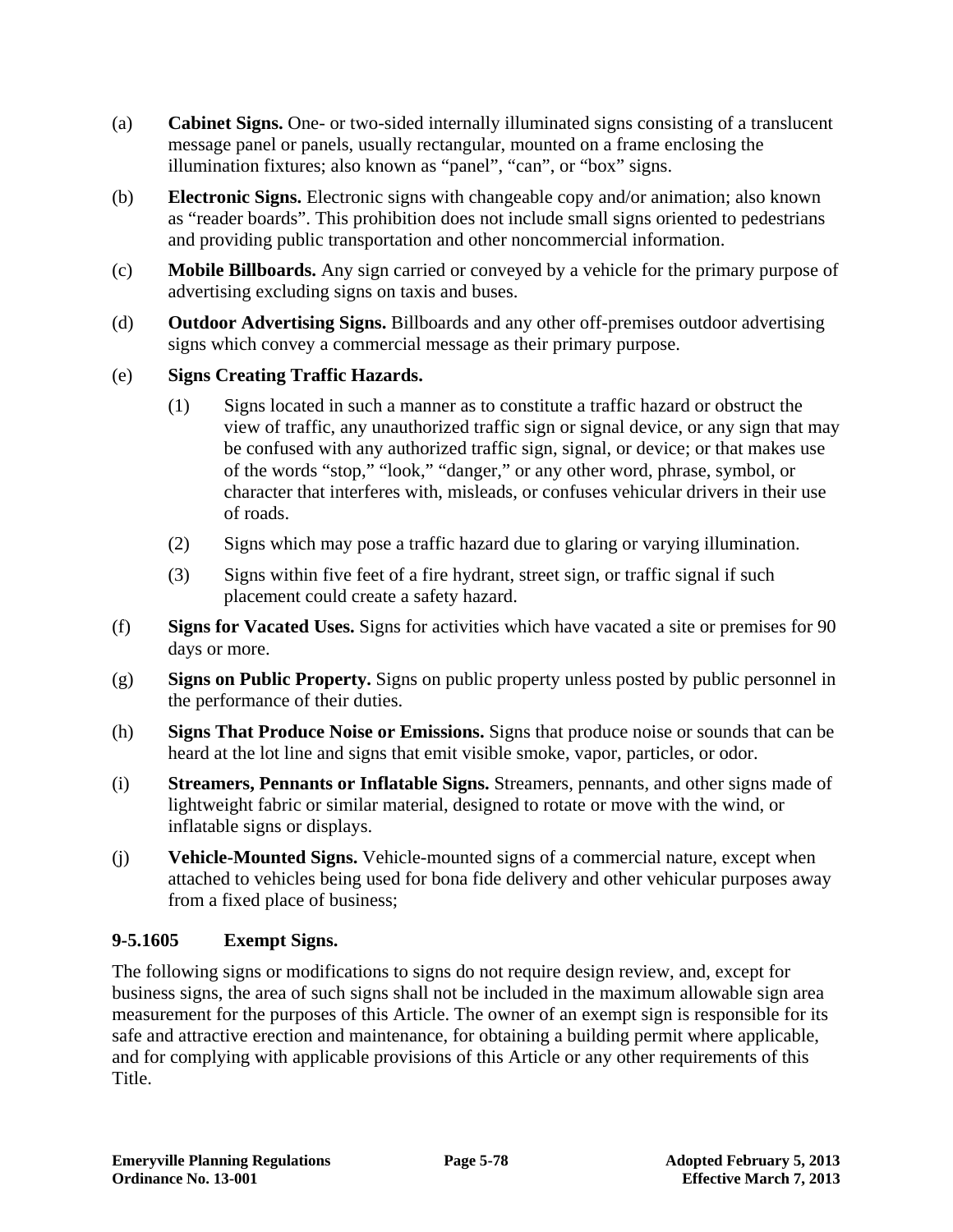- (a) **A-Frame Signs.** Portable freestanding signs in the shape of the letter "A" as viewed from the side, typically with two sides facing opposite directions. Under this exemption, such signs may only be displayed on private property. No more than one sign is permitted per individual establishment. Such sign may not exceed three feet in height with no more than six square feet of sign area on each side. See Chapter 34 of Title 5 for regulations pertaining to the display of such signs on the public sidewalk.
- (b) **Address Signs.** Address identification signs of no more than two square feet per address.
- (c) **Apartment and Condominium Identification Signs.** Non-illuminated identification signs on apartment and residential condominium buildings of no more than six square feet per address.
- (d) **Business Signs.** Business establishment identification signs, restricted to one sign not exceeding six square feet in area for each establishment. Such signs shall be included in the aggregate sign area as specified in Section 9-5-1609(b)(1).
- (e) **Business Information Signs.** Signs not exceeding six square feet in aggregate area per business establishment containing such information as "open/closed," "credit cards accepted" or items such as directories and menus.
- (f) **Change of Business Signs.** A temporary attachment or covering of wood, plastic, or canvas over a permanent sign indicating a change of ownership or activity may be displayed for no longer than 45 days following the change of ownership or activity for which the sign is intended. The sign shall be no larger than the previously permitted permanent sign.
- (g) **Commemorative Signs.** Commemorative plaques, memorial signs or tablets, or signs indicating names of buildings and dates of building erection, either attached to or cut into the surfaces of buildings, provided that no such sign exceeds four square feet in area.
- (h) **Construction Signs.** A temporary construction sign may be erected on a construction site for the duration of construction activities provided that it is immediately removed after issuance of a Certificate of Occupancy for the project, or abandonment of work. A temporary construction sign may not exceed eight square feet in area and five feet above finished grade to the top of the sign in the RM Medium Density Residential zone or 18 square feet in area and six feet above finished grade to the top of the sign in other zones.
- (i) **Decorative Holiday Displays.** Noncommercial decorative holiday displays, provided that such displays are removed within 45 days of their installation.
- (j) **Directional Signs.** Signs to direct on-site traffic circulation, not exceeding six square feet in area, and with an aggregate area not exceeding one-fifth of a square foot per linear foot of site frontage, and publicly installed off-site directional signs to facilitate traffic flow to and from high-volume private facilities.
- (k) **Flags.** Noncommercial flags flown from flagpoles or otherwise displayed. Flagpoles shall be subject to the applicable height limits in Section 9-4.202.
- (l) **Information Signs.** Noncommercial informational signs not exceeding four square feet in area erected for the safety and convenience of the public, such as signs identifying rest rooms or telephones, "no parking" and "no trespassing" signs.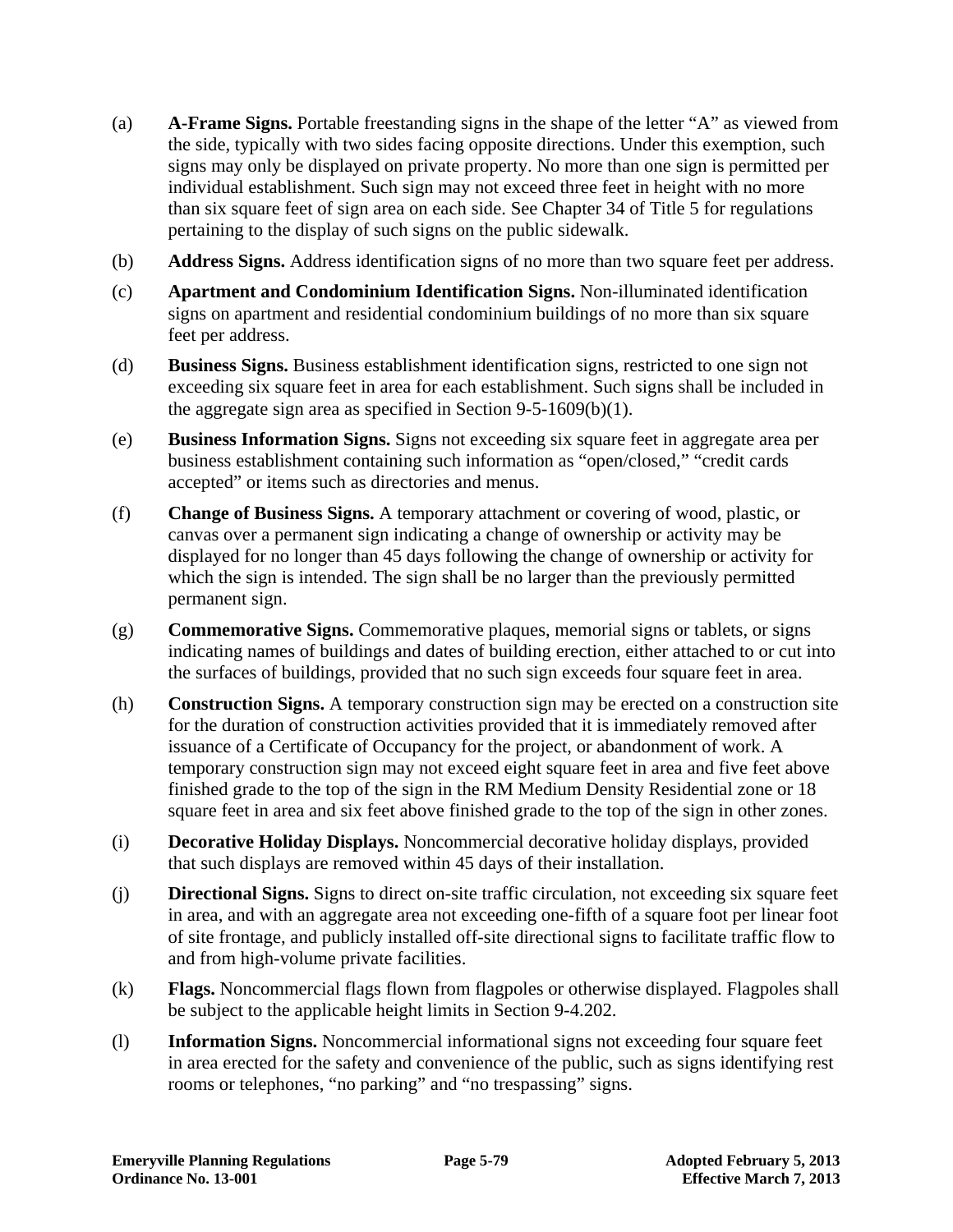- (m) **Interior Signs.** Signs located in interior areas of a building or site that are not intended to be visible from public streets, public open space, or adjacent properties.
- (n) **Kiosk and Mobile Vendor Signs.** Signs fixed to mobile vending carts that identify or advertise the name, product, or service provided by the vendor. Each mobile vending cart is limited to a maximum sign area of eight square feet.
- (o) **Official Government Signs.** Official notices issued by a court, public body or office; official notices posted by a utility or public agency; signs erected by a governmental body to direct or regulate pedestrian or vehicular traffic; public hearing or meeting notices; or other signs required or authorized by law.
- (p) **Public Service and Civic Identity Signs.** Signs erected on public or private property to promote City-sponsored activities or other community events. Signs may include district identification banners; temporary signs or banners erected above streets or attached to lamp posts or utility poles; or temporary banners posted to fences at public schools.



**Figure 9-5.1605(q)(1): On-Site Real Estate Signs.** 

- (q) **Real Estate Signs.** 
	- (1) **On-Site Real Estate Signs.** On-premises signs conveying information about the sale, rental, or lease of the appurtenant lot, premises, dwelling, or structure, provided that they comply with the following standards:
		- a. No more than one real estate sign per lot in the RM Medium Density Residential zone, or one real estate sign per public street frontage per lot in other zones, may be displayed at any one time.
		- b. The sign or signs shall not exceed an aggregate area of six square feet in the RM Medium Density Residential zone or 18 square feet in all other zones. See Figure 9-5.1605(q)(1).
		- c. Wall signs shall not be higher than seven feet above finished grade to the top of the sign in the RM Medium Density Residential zone or 15 feet in all other zones. Ground signs shall not exceed five feet in height to the top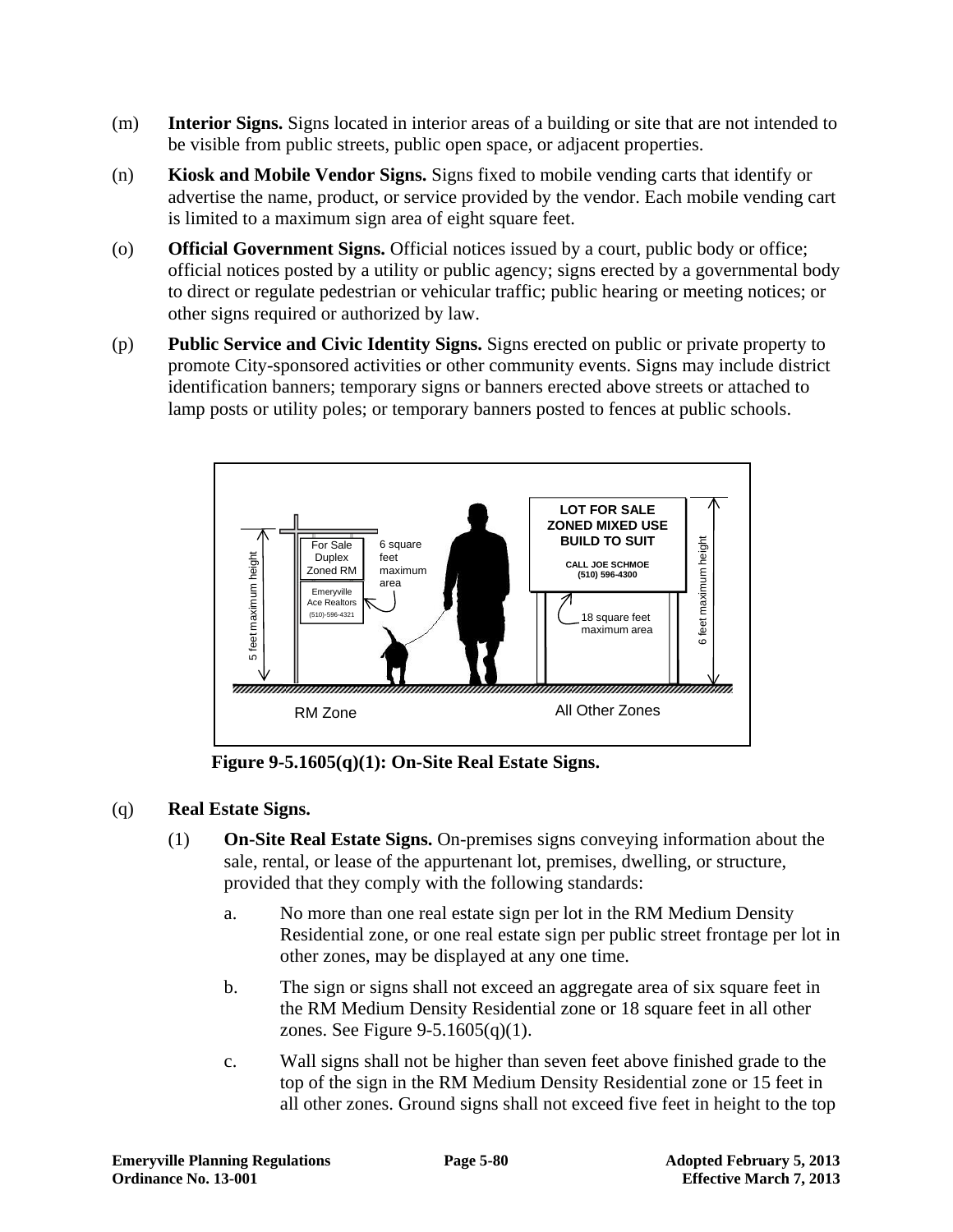of the sign in the RM Medium Density Residential zone or six feet in height in all other zones. See Figure  $9-5.1605(q)(1)$ .

- d. Signs shall not be illuminated.
- e. Signs shall not be placed on roof tops or above parapet or eave lines.
- f. All signs shall be removed within seven days after the sale, lease, or rental of the property has been completed.
- (2) **Directional Signs for Open Houses.** Off-site signs located on the public sidewalk and directing the public to "open house" events for the viewing of lots, premises, dwellings or structures that are for sale, lease, or rent, shall be regulated by the applicable provisions of Chapter 34 of Title 5.
- (r) **Small Noncommercial Signs.** Noncommercial signs, each no larger than six square feet in area, attached to a freestanding sign structure, a window, or a building wall. All businesses and residences may display up to two such signs, which may include, but are not limited to, freedom of speech signs, political signs, and organization identification signs. Such signs may be located on the ground floor or upper floors of buildings and shall not be located in the public right-of-way.
- (s) **Temporary Window Signs.** Window signs, subject to the following provisions:
	- (1) Temporary window signs not exceeding ten percent of the area of window and transparent door frontage on any ground-floor or second-floor building façade in non-residential use are permitted.
	- (2) Temporary window signs may be displayed for no more than 90 consecutive days with at least 90 consecutive days between display periods.
	- (3) Temporary window signs shall not be included in the aggregate sign area as specified in Section  $9-5-1609(b)(1)$ .
	- (4) Any interior sign either hung within two feet of a window or attached to a display located within two feet of a window, and which faces outward, is considered a window sign.

### **9-5.1606 General Provisions for All Sign Types**

- (a) **Calculation of Sign Area.** The area of an individual sign shall be calculated as follows.
	- (1) Single-faced Signs. Sign area shall include the entire area within a single continuous perimeter composed of squares or rectangles that enclose the extreme limits of all sign elements, including, but not limited to, sign structures or borders, written copy, logos, symbols, illustrations, and color. Supporting structures such as sign bases and columns are not included in sign area provided that they contain no lettering or graphics except for addresses. The calculation of sign area for various types of single-faced signs is illustrated in Figure 9-5.1606(a)(1).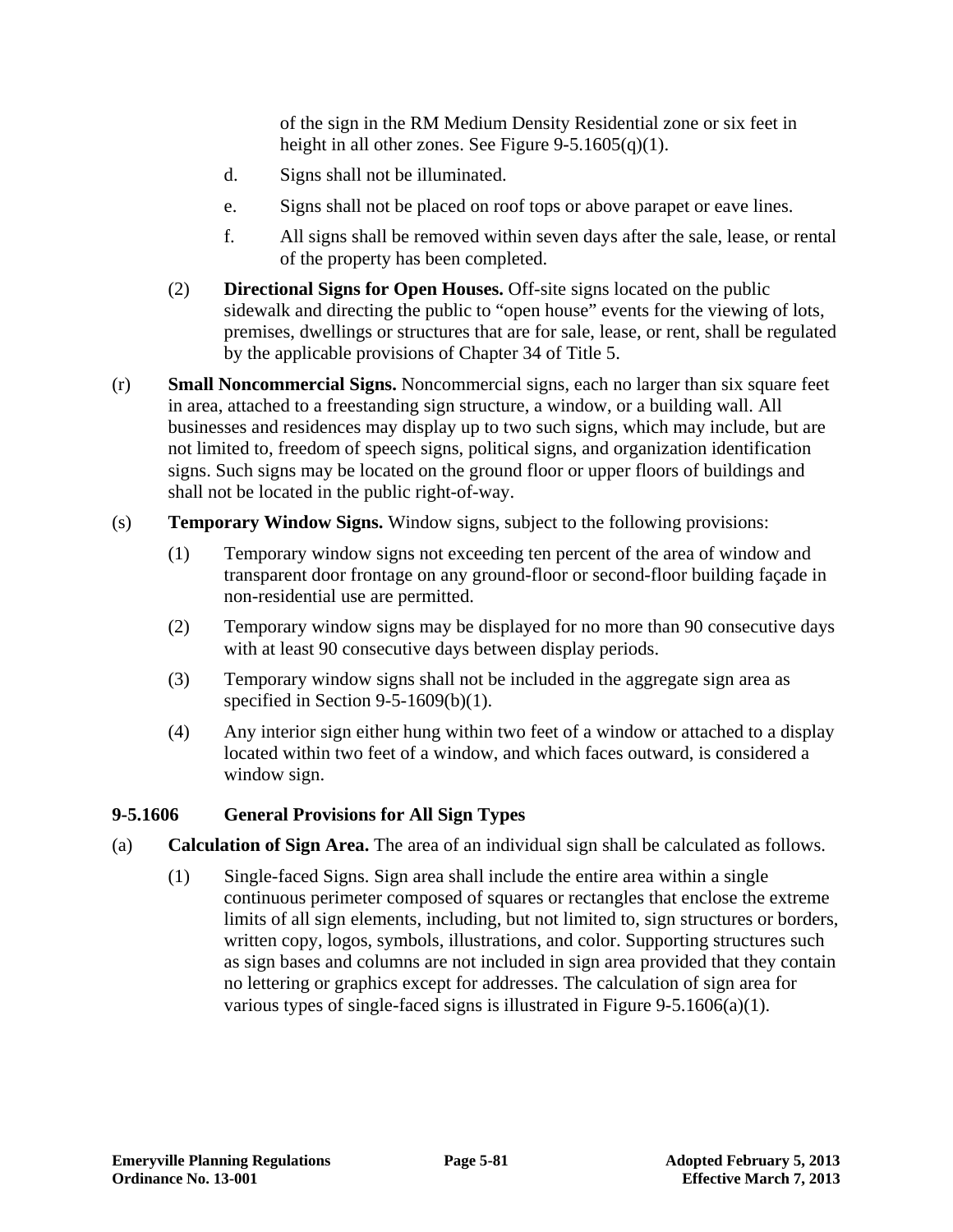

**Figure 9-5.1606(a)(1): Area of Single-Faced Signs**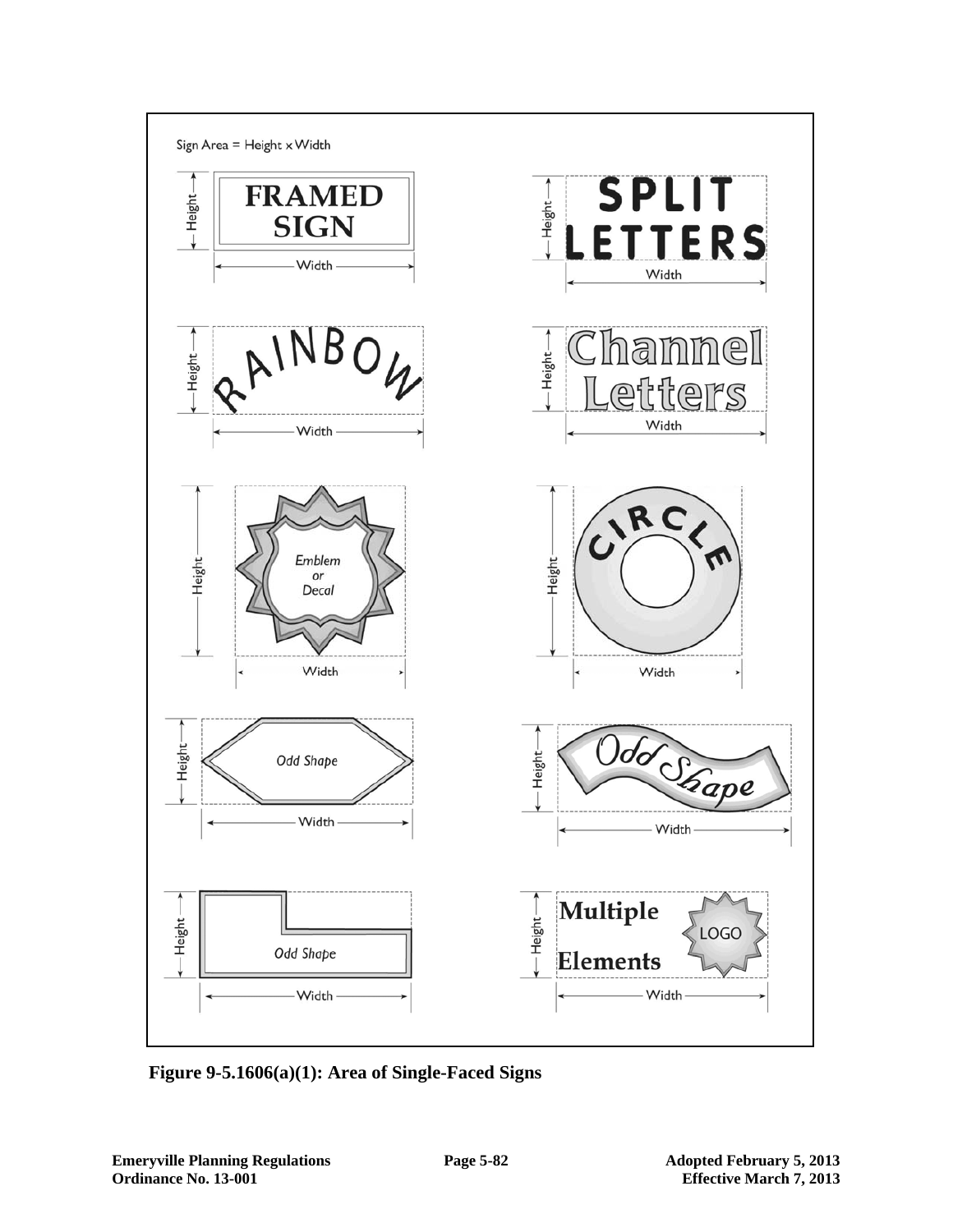



# **Figure 9-5.1606(a)(2-3): Area of Double-Faced and Multi-Faced Signs**

**Figure 9-5.1606(a)(4): Area of Three-Dimensional Signs** 

- (2) Double-faced Signs. Where two faces of a double-faced sign are located two feet or less from one another at all points, or located at an interior angle of 45 degrees or less from one another, the sign area shall be computed as the area of one face. Where the two faces are not equal in size, the larger sign face shall be used. Where two faces of a double-faced sign are located more than two feet or 45 degrees from one another, both sign faces shall be counted toward sign area. See Figure 9-5.1606(a)(2-3).
- (3) Multi-faced Signs. On a three-faced sign, where at least one interior angle is 45 degrees or less, the area of two faces (the largest and smallest face) shall be summed to determine sign area. In all other situations involving a sign with three or more sides, sign area shall be calculated as the sum of all faces. See Figure 9- 5.1606(a)(2-3).
- (4) Three-Dimensional Signs. Signs that consist of, or have attached to them, one or more three-dimensional objects (i.e., balls, cubes, clusters of objects, sculpture, or statue-like trademarks), shall have a sign area of the sum of all areas using the four vertical sides of the smallest cube that will encompass the sign. See Figure 9- 5.1606(a)(4).
- (b) **Materials.** Signs shall be constructed of durable and attractive materials. Paper, cardboard, or other material subject to rapid deterioration shall be limited to temporary interior window signs. Fabric and vinyl signs shall be restricted to Public Service and Civic Identity Signs, Awning Signs, Banner Signs, and Temporary Signs permitted pursuant to Section 9-5.1610.

## (c) **Construction and Maintenance.**

(1) All signs and supporting structures shall be installed in accordance with applicable provisions of the Building Regulations in Title 8.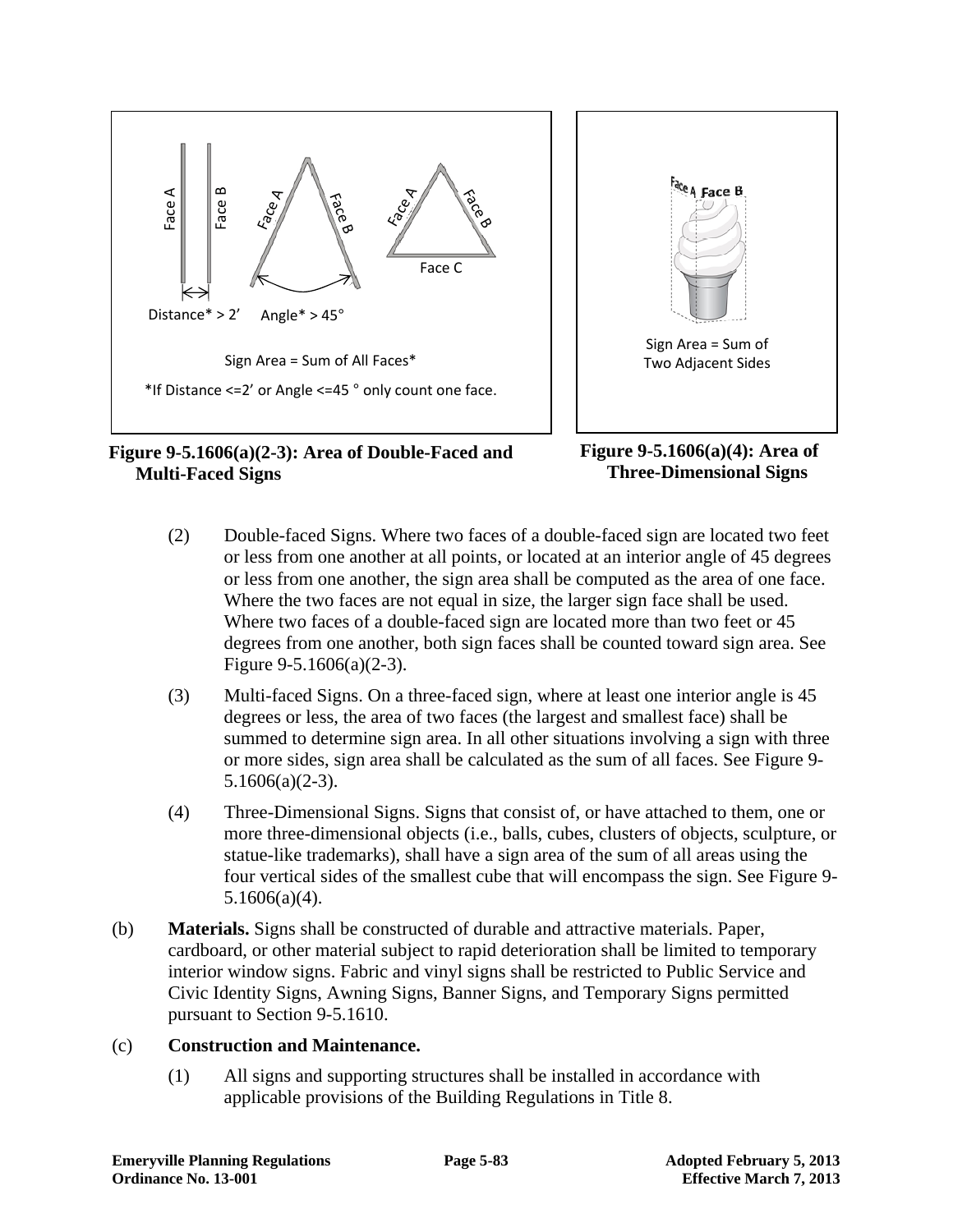- (2) All signs, together with all supporting structures, shall be maintained in the following manner:
	- a. Signs shall be kept free of rust, dirt and chipped, cracked or peeling paint.
	- b. All hanging, dangling, torn or frayed parts of signs shall be promptly repaired, and graffiti and unauthorized attachments shall be removed.
	- c. Burned-out illumination shall be promptly replaced.
	- d. Sign areas shall be kept free and clear of all noxious substances, rubbish and weeds.
- (3) If a sign is removed from its supporting structure for longer than 90 days, the supporting structure shall be removed.
- (d) **Illumination.** The illumination of signs, from either an internal or external source, shall be designed to avoid negative impacts on neighboring rights-of-way and properties. The following standards apply to all illuminated signs:
	- (1) Sign lighting shall not be of an intensity or brightness, or generate glare, that will create a public or private nuisance.
	- (2) External light sources shall be directed, shielded, and filtered to limit direct illumination of any object other than the sign.
	- (3) Illuminated roof signs and high-rise identification signs shall be dimmable, and shall be dimmed if necessary to address complaints of glare from occupants of buildings in a direct line of sight to the sign. Other sign types may also be required to be dimmable as a condition of approval.
	- (4) Exterior LED signs shall be subject to major design review pursuant to Section 9- 5.1612(c), and shall be evaluated for conformance with the "Recommended Night-Time Brightness Levels for On-Premise Electronic Message Centers (EMC's)" dated April 2011 prepared by the International Sign Association.
- (e) **Changeable Copy Other Than Permitted Marquee Signs.** Non-electronic changeable copy shall cover no more than 20% of an establishment's total allowed aggregate sign area, except for the following uses which are allowed up to 75% of sign area to be changeable copy: all public and civic uses, indoor theaters, other public assembly uses, and fuel price signs.

## **9-5.1607 Standards for Specific Sign Types.**

Except as otherwise specified, all permanent signs shall comply with the standards in Table 9- 5.1607. Signs erected on a site may be any combination of permitted sign types, subject to the limitations for individual sign types listed in this Section, and any other applicable provisions of this Article including, but not limited to, aggregate sign area. See Figure 9-5.1607 for illustrations of projecting, shingle, monument, and awning signs.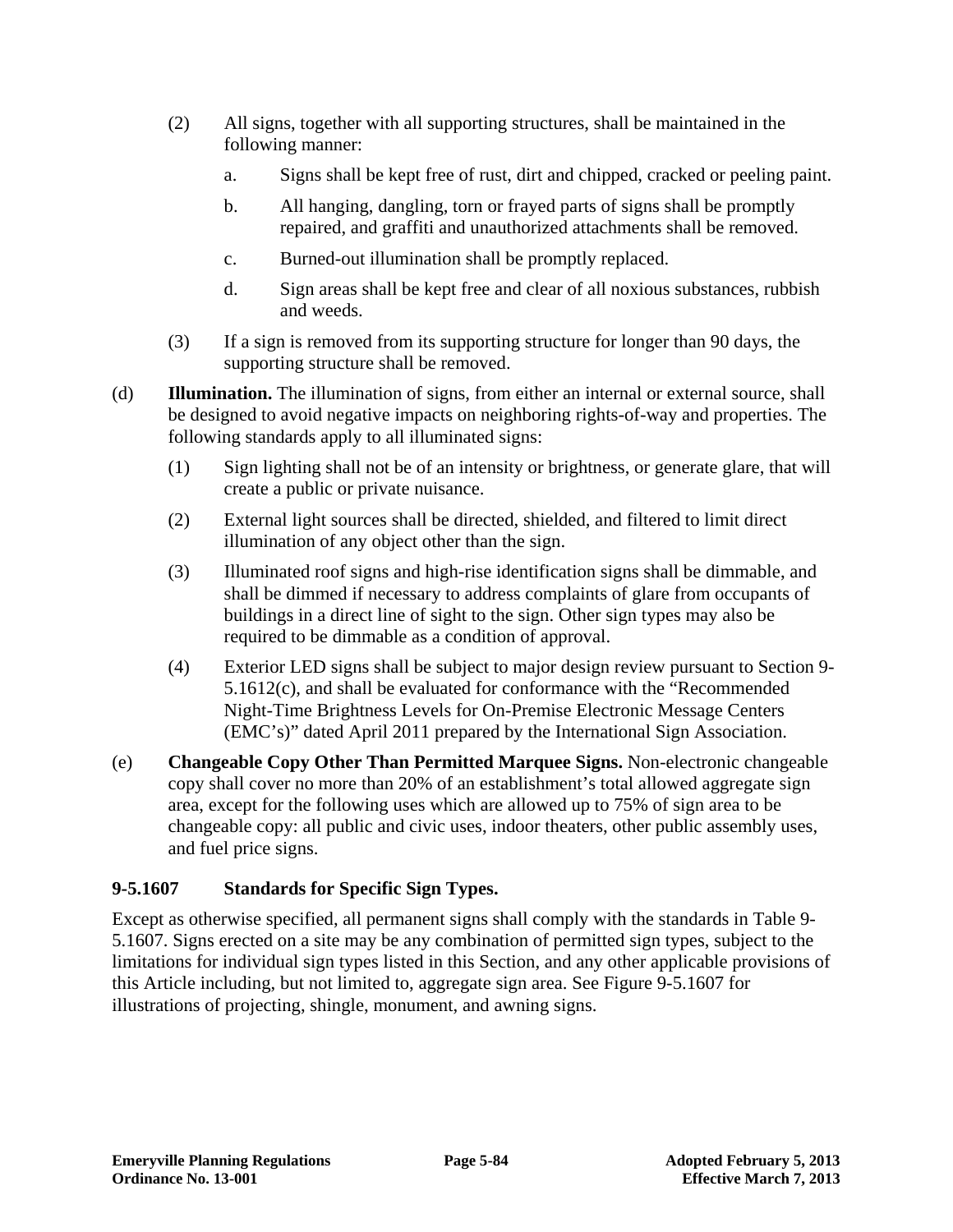| <b>TABLE 9-5.1607: STANDARDS FOR SPECIFIC SIGN TYPES</b>            |                                                                       |                                                                             |                                                                        |                                                                                                                                                        |                                                                                                                       |  |  |  |  |
|---------------------------------------------------------------------|-----------------------------------------------------------------------|-----------------------------------------------------------------------------|------------------------------------------------------------------------|--------------------------------------------------------------------------------------------------------------------------------------------------------|-----------------------------------------------------------------------------------------------------------------------|--|--|--|--|
| Sign Type                                                           | Maximum<br><b>Number</b><br>Permitted                                 | Maximum<br>Area per<br><b>Individual</b><br>Sign                            | <b>Maximum</b><br><b>Height to Top</b><br>of Sign                      | Location<br><b>Requirements</b>                                                                                                                        | <b>Additional</b><br><b>Regulations</b>                                                                               |  |  |  |  |
| (a) Individual Establishment Signs Allowed with Minor Design Review |                                                                       |                                                                             |                                                                        |                                                                                                                                                        |                                                                                                                       |  |  |  |  |
| (1) Awning Sign                                                     | 3 per non-<br>residential<br>tenant or use                            | 10 sq. ft. or<br>25% of surface<br>area of awning,<br>whichever is<br>less. | 25' or top of<br>second floor of<br>building,<br>whichever is<br>less. | Lowest point<br>must be at least<br>9' above public<br>sidewalk.<br>Awnings<br>permitted only<br>on first and<br>second floors of<br>building.         | May project no<br>more than 4<br>feet from<br>building wall<br>and no more<br>than 1/3 width<br>of public<br>sidewalk |  |  |  |  |
| (2) Banner Signs                                                    | 3 per non-<br>residential<br>tenant or use<br>per street<br>frontage  | 15 sq. ft.                                                                  | 25'                                                                    | No portion may<br>extend above<br>highest point of<br>parapet wall or<br>eave line.<br>Lowest point<br>must be at least<br>9' above public<br>sidewalk | May project no<br>more than 4<br>feet from<br>building wall<br>and no more<br>than 1/3 width<br>of public<br>sidewalk |  |  |  |  |
| (3) Monument Sign                                                   | 1 per non-<br>residential lot<br>per street<br>frontage               | 60 sq. ft. per<br>face; no more<br>than 2 faces                             | 6'                                                                     | N/A                                                                                                                                                    | Larger sign may<br>be approved as<br>part of Master<br>Sign Program<br>for overall site<br>signage only               |  |  |  |  |
| (4) Projecting Sign                                                 | 1 per non-<br>residential<br>tenant or use<br>per street<br>frontage  | 15 sq. ft.                                                                  | 25'                                                                    | No portion may<br>extend above<br>highest point of<br>parapet wall or<br>eave line.<br>Lowest point<br>must be at least<br>9' above public<br>sidewalk | May project no<br>more than 4<br>feet from<br>building wall<br>and no more<br>than 1/3 width<br>of public<br>sidewalk |  |  |  |  |
| (5) Shingle Sign                                                    | 1 per non-<br>residential<br>tenant or use                            | 4 sq. ft.                                                                   | N/A                                                                    | Lowest point<br>must be at least<br>9' above public<br>sidewalk                                                                                        | Illumination not<br>permitted                                                                                         |  |  |  |  |
| (6) Wall Sign                                                       | 1 per non-<br>residential<br>tenant or use<br>per street<br>frontage. | 50 sq. ft. or<br>15% of tenant<br>facade area,<br>whichever is<br>less.     | 25'                                                                    | Width may not<br>exceed 75% of<br>tenant façade<br>width, or 25<br>feet, whichever<br>is less.                                                         | Larger signs<br>may be<br>approved as<br>part of Master<br>Sign Program<br>for overall site<br>signage only           |  |  |  |  |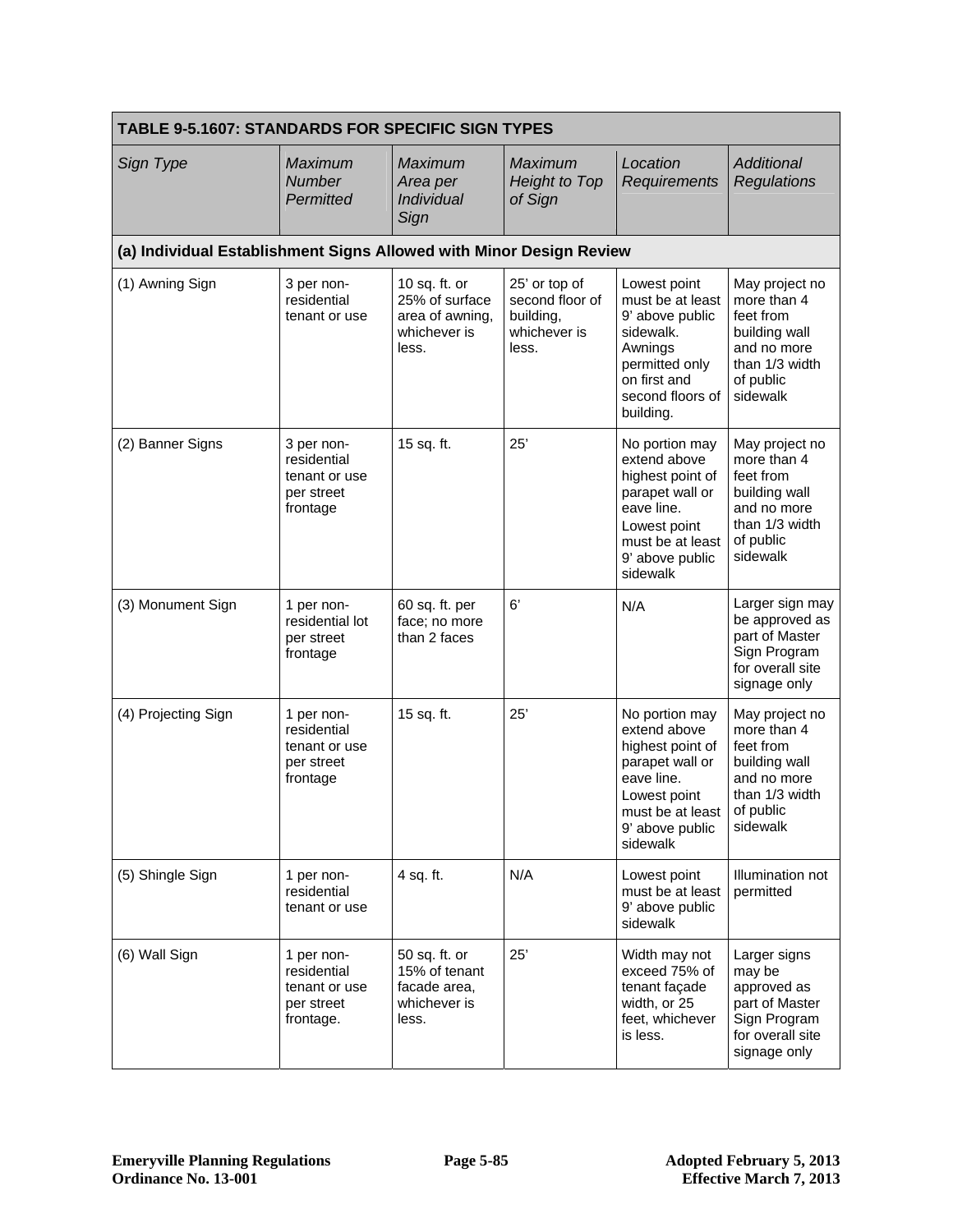| <b>TABLE 9-5.1607: STANDARDS FOR SPECIFIC SIGN TYPES</b>                                |                                                                                 |                                                                    |                                                                                             |                                          |                                                                                          |  |  |  |
|-----------------------------------------------------------------------------------------|---------------------------------------------------------------------------------|--------------------------------------------------------------------|---------------------------------------------------------------------------------------------|------------------------------------------|------------------------------------------------------------------------------------------|--|--|--|
| Sign Type                                                                               | <b>Maximum</b><br><b>Number</b><br>Permitted                                    | Maximum<br>Area per<br>Individual<br>Sign                          | <b>Maximum</b><br><b>Height to Top</b><br>of Sign                                           | Location<br><b>Requirements</b>          | Additional<br><b>Regulations</b>                                                         |  |  |  |
| (7) Window Signs                                                                        | 1 per window or<br>transparent<br>door per non-<br>residential<br>tenant or use | No more than<br>10% of area of<br>window or<br>transparent<br>door | N/A                                                                                         | Ground floor or<br>second floor<br>only. | N/A                                                                                      |  |  |  |
| (b) Individual Establishment Signs Allowed with Major Design Review                     |                                                                                 |                                                                    |                                                                                             |                                          |                                                                                          |  |  |  |
| (1) Entry Gateway                                                                       | 1 per non-<br>residential lot<br>per street<br>frontage                         | To be determined by Planning Commission.                           | N/A                                                                                         |                                          |                                                                                          |  |  |  |
| (2) High-Rise<br>Identification Sign                                                    | 2 per non-<br>residential<br>building; 1 on<br>any facade                       | 1% of area of<br>building façade<br>on which sign is<br>located    | No portion of<br>sign above top<br>of parapet                                               | Top story of<br>building                 | Only permitted<br>on buildings<br>over 75' high.<br>Changeable<br>copy not<br>permitted. |  |  |  |
| (3) Marquee Sign                                                                        | 1 per non-<br>residential<br>building                                           | To be determined by Planning Commission.                           | May only<br>contain<br>changeable<br>copy and<br>images related<br>to on-premises<br>events |                                          |                                                                                          |  |  |  |
| (4) Roof Sign                                                                           | 1 per non-<br>residential<br>building                                           | To be determined by Planning Commission.                           | N/A                                                                                         |                                          |                                                                                          |  |  |  |
| (c) Signs Allowed Only as Part of a Master Sign Program as Part of Overall Site Signage |                                                                                 |                                                                    |                                                                                             |                                          |                                                                                          |  |  |  |
| (1) Ground Sign                                                                         | 1 per non-<br>residential lot<br>per street<br>frontage                         | To be determined by Planning Commission.                           | N/A                                                                                         |                                          |                                                                                          |  |  |  |
| (3) Tower Sign                                                                          | 1 per non-<br>residential lot<br>per street<br>frontage                         | To be determined by Planning Commission.                           | N/A                                                                                         |                                          |                                                                                          |  |  |  |
| (3) Wall Signs exceeding<br>maximum dimensions<br>specified in $(a)(6)$<br>above.       | To be determined by Planning Commission.                                        | N/A                                                                |                                                                                             |                                          |                                                                                          |  |  |  |
| (4) Monument Sign over<br>6' in height and/or 60<br>sq. ft. in area.                    | 1 per non-<br>residential lot<br>per street<br>frontage                         | To be determined by Planning Commission.                           | N/A                                                                                         |                                          |                                                                                          |  |  |  |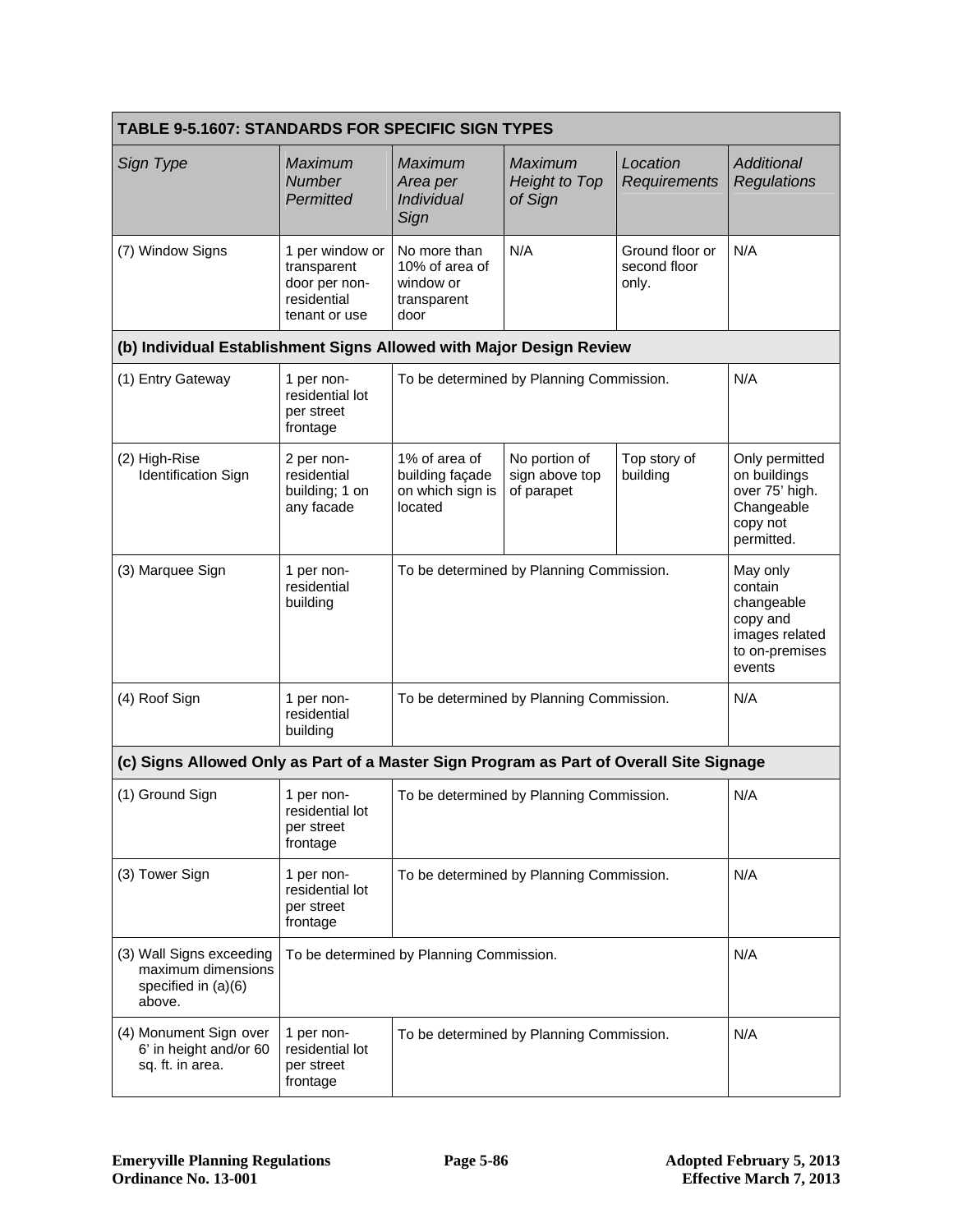

## **Figure 9-5.1607: Illustration of Projecting, Shingle, Monument, and Awning Signs**

### **9-5.1608 Sign Regulations in the RM Medium Density Residential Zone.**

- (a) **Permitted Signs.** In addition to the exempt signs listed in Section 9-5.1605, commercial establishments are allowed one sign of up to ten square feet per establishment, subject to minor design review approval pursuant to Section 9-5.1612.
- (b) **Standards for Specific Sign Types.** Signs shall conform to the standards listed in Table 9-5.1607 except as modified by subsection (a) above.
- (c) **Illumination.** No sign illumination is permitted except downward facing indirect illumination. No sign shall be internally illuminated.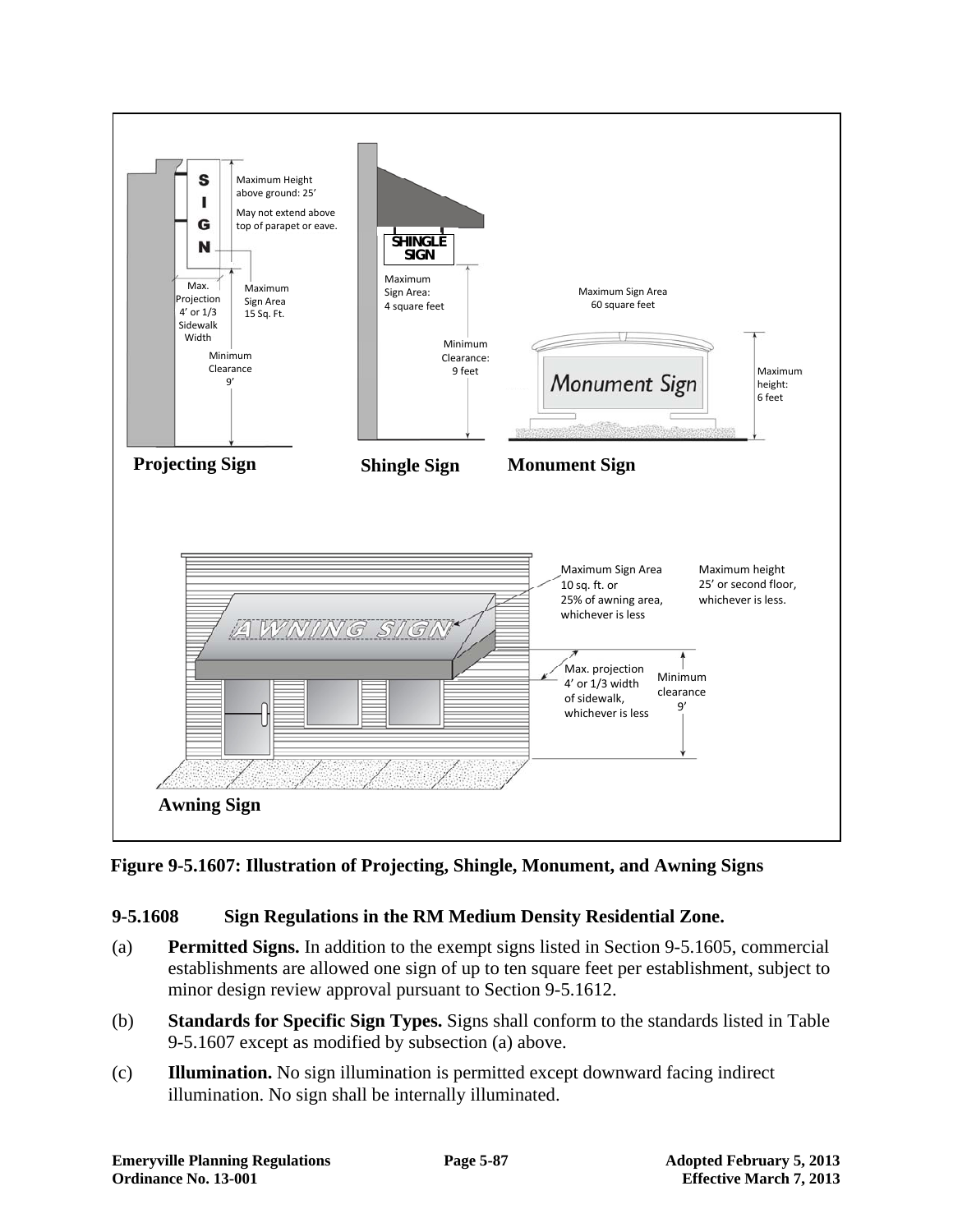### **9-5.1609 Sign Regulations in All Other Zones.**

(a) **Permitted Signs.** In addition to the exempt signs listed in Section 9-5.1605, all sign types listed in Table 9-5.1607 are permitted, subject to the standards in the table. Sign types not listed in Table 9-6.1607, or signs not in conformance with the standards in Table 9- 5.1607, may be considered on a case-by-case basis. If the applicant proposes that such signs be included in the aggregate sign area allowed by subsection (b) below, they may be considered by the Director under the minor design review procedure at Section 9- 5.1612(b). If the applicant proposes that such signs not be included in the aggregate sign area allowed by subsection (b) below, they shall be considered by the Planning Commission under the major design review procedure at Section 9-5.1612(c).

### (b) **Aggregate Sign Area.**

- (1) Individual Establishments.
	- a. The maximum aggregate sign area for individual establishments is one square foot of sign area per linear foot of public frontage. "Public frontage" refers to either building frontage on a public street or, if the establishment does not front on a public street, the building façade of the establishment accessible to the public on which the main entrance to the establishment is located. In a multi-tenant property, the frontage is typically measured from lease-line to lease-line.
	- b. If an establishment has frontage on more than one public street or more than one publicly accessible façade, all such frontages may be included in the calculation of aggregate sign area, except service roads, alleys, and similar accessways intended primarily for service vehicles.
	- c. The following shall not be included in aggregate sign area:
		- i. Exempt signs other than Business signs.
		- ii. Roof signs, high-rise identifications signs, marquee signs, and entry gateway signs approved by the Planning Commission pursuant to Section 9-5.1612(c).
		- iii. Signs that identify individual establishments but are part of the overall site signage of a Master Sign Program approved pursuant to Section 9-5.1613.
	- d. For any individual establishment, the total area of all signs, including exempt Business signs but excluding all other signs listed in subsection c. above, shall not exceed the aggregate sign area calculated pursuant to this Section.
- (2) Site Signage. The aggregate sign area allowance for sites with multiple individual establishments shall be determined on a case-by-case basis by the Planning Commission as part of the approval of a Master Sign Program. The aggregate sign area for overall site signage shall be no more than is necessary to adequately identify the site and its major tenants, and shall not include the aggregate sign area of individual establishments, as determined pursuant to subsection (1) above.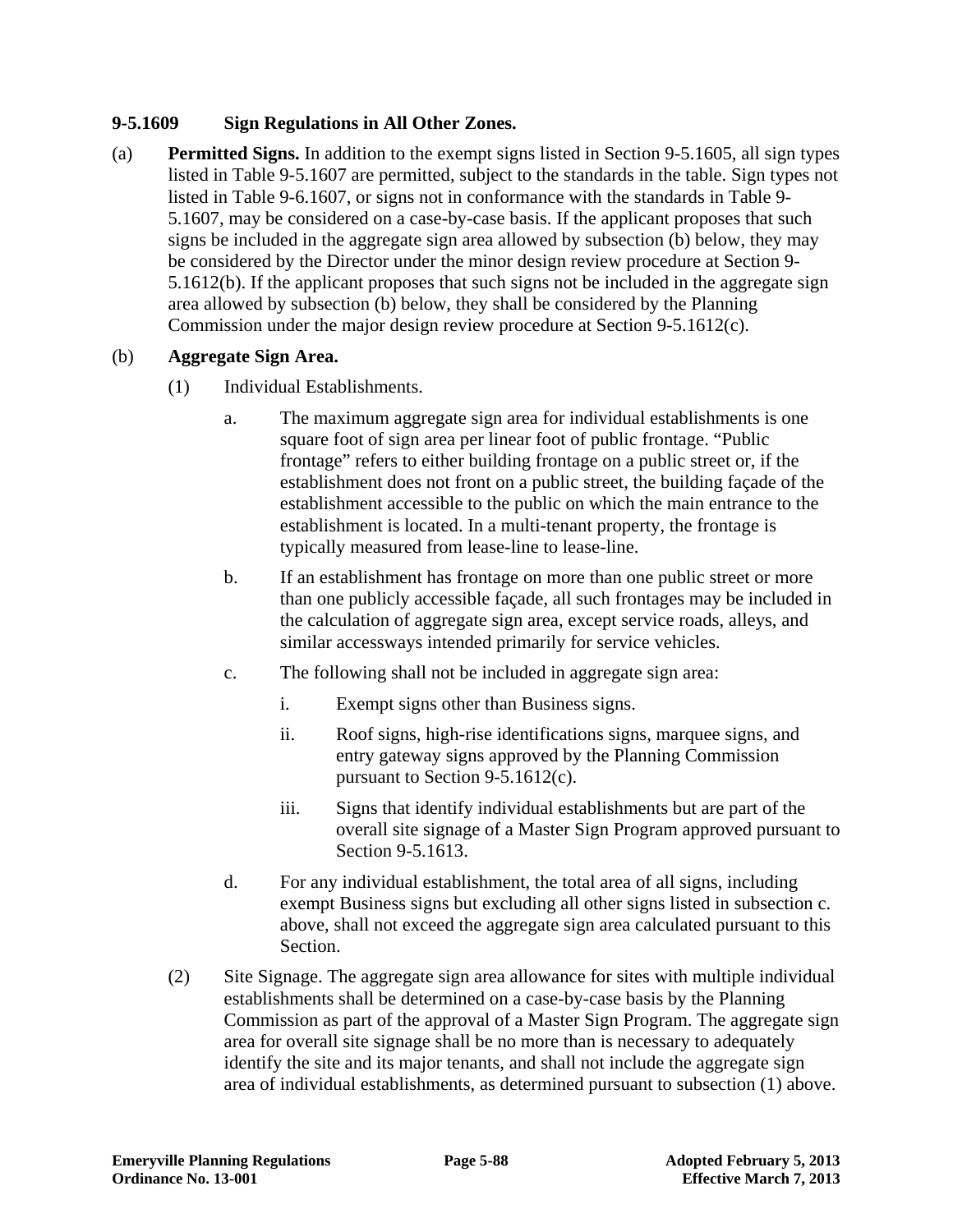## **9-5.1610 Temporary Commercial Signs.**

Temporary commercial signs meeting the requirements of this Section may be permitted in all zones other than the RM Medium Density Residential zone upon the approval of a minor design review permit pursuant to Section 9-5.1612(b). This Section does not apply to temporary Change of Business Signs, which are exempt from design review pursuant to Section 9-5.1605(e).

- (a) **Number.** A maximum of two temporary commercial signs may be displayed by any individual establishment at the same time.
- (b) **Area.** The total area of all such temporary commercial signs shall not exceed 32 square feet per individual establishment. This sign area shall not be included in the calculation of aggregate permanent sign area pursuant to Section 9-5.1609(b).
- (c) **Materials.** Temporary commercial signs shall be constructed of durable and attractive materials. Paper, cardboard, or other material subject to rapid deterioration shall not be used. Fabric and vinyl signs are permitted.
- (d) **Location.** Temporary commercial signs may be located anywhere on the site of the individual establishment, subject to minor design review approval. If located in windows or transparent doors, no more than 20% of the total area of any window or transparent door shall be covered by any combination of temporary commercial signs, exempt temporary window signs pursuant to Section 9-5.1605(s), and permanent window signs pursuant to  $(a)(7)$  in Table 9-5.1607.
- (e) **Duration.** The time limit for display of a temporary commercial sign shall be 45 days, which may be renewed for one additional period of 45 days upon payment of a second application fee. Two consecutive 45-day periods may be approved at one time upon the payment of two fees, but may not be further extended.
- (f) **Illumination.** Temporary signs shall not be illuminated.

## **9-5.1611 Design Principles**

The following design principles shall be used as criteria for review and approval of design review for individual signs and Master Sign Programs.

- (a) **Architectural Compatibility.** A sign (including its supporting structure, if any) shall be designed as an integral design element of a building's architecture and shall be architecturally compatible, including color and scale, with any building to which the sign is to be attached and with surrounding structures. A sign that covers a window or that spills over "natural" boundaries or architectural features and obliterates parts of upper floors of buildings is detrimental to visual order and generally is not permitted.
- (b) **Legibility.** The size and proportion of the elements of the sign's message, including logos, letters, icons and other graphic images, shall be selected based on the average distance and average travel speed of the viewer. Sign messages oriented towards pedestrians may be smaller than those oriented towards automobile drivers. Colors chosen for the sign text and/or graphics shall have sufficient contrast with the sign background in order to be easily read during both day and night hours.
- (c) **Design Guidelines.** All signs shall be subject to the applicable provisions of the Emeryville Design Guidelines, including but not limited to those pertaining to signs and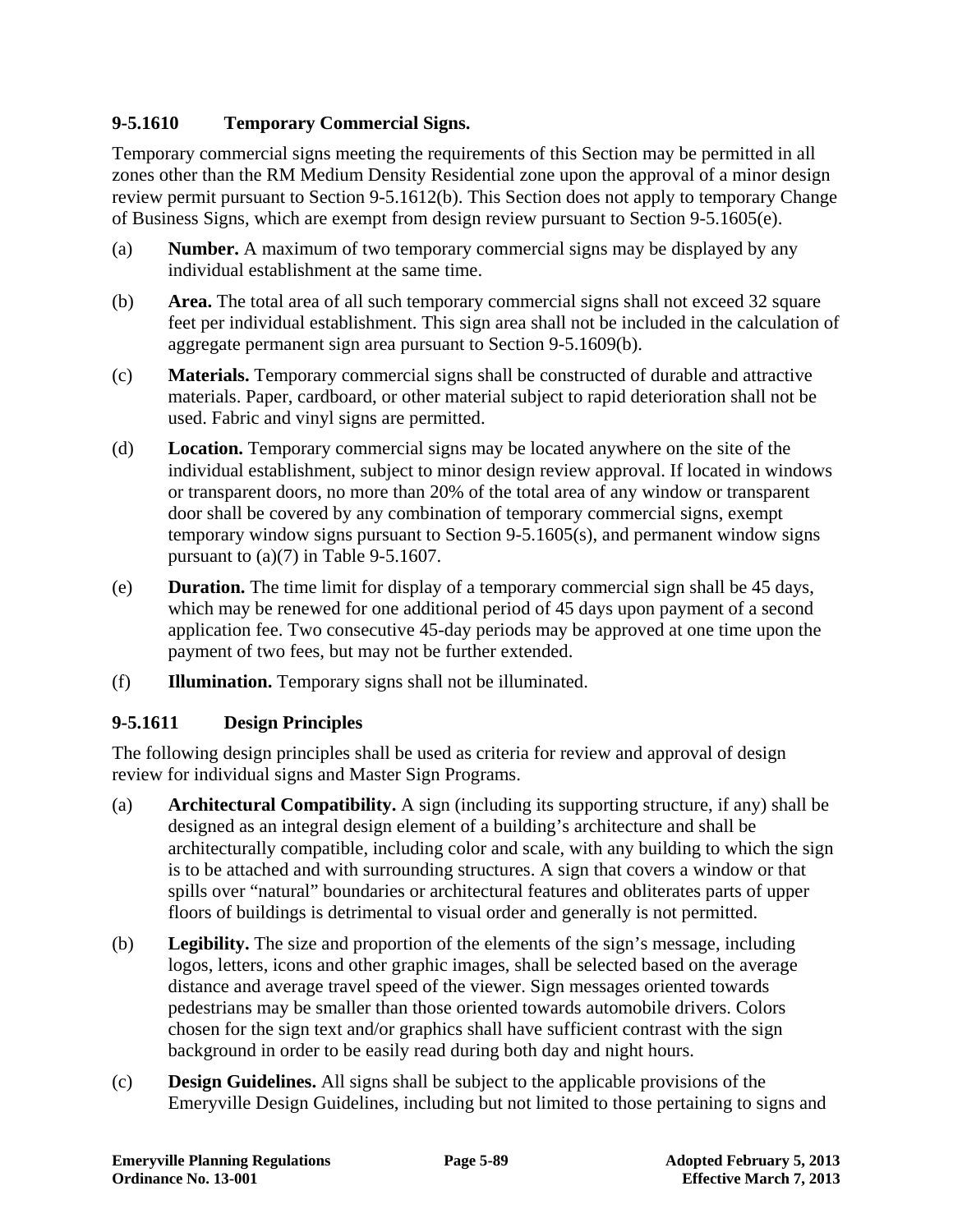to the area of the city in which a proposed sign is to be located, and to any other applicable design guidelines.

- (d) **Animated and Moving Signs.** Animated, flashing, blinking, reflecting, revolving, or other similar signs, or signs with visibly moving or rotating parts or visible mechanical movement of any kind, are generally discouraged unless they add appropriate visual interest compatible with their surroundings.
- (e) **Deviations from Design Principles.** The Director may approve signs that do not adhere to the principles established in this Section if he or she finds that the sign exhibits exceptional design quality or is of significance to the area where it will be displayed.

### **9-5.1612 Procedures for Individual Establishment Signs.**

- (a) **Application.** Application for a design review permit for individual establishment signs shall be submitted to the Planning and Building Department on a form provided by the Director, accompanied by the fee as set forth in the Master Fee Schedule and application materials as determined necessary by the Director, including but not limited to the following:
	- (1) A site plan that is fully dimensioned and drawn to scale showing all sign locations and elevations of buildings and signs.
	- (2) A fully dimensioned color drawing of each proposed sign indicating construction details and sign copy.
	- (3) Proposed colors, materials and methods of illumination.

## (b) **Minor Design Review.**

- (1) Types of Signs Eligible. The following types of signs shall be reviewed by the Director pursuant to the minor design review procedures in Article 4 of Chapter 7 and the applicable provisions of this Article:
	- Wall signs. Projecting signs. Banner signs. Shingle signs. Awning signs. Window signs. Monument signs no more than six feet tall and 60 square feet in area. Temporary commercial signs.
- (2) Findings. To approve a minor design review permit for individual establishment signs as listed in subsection (1) above, all of the following findings must be made in addition to the findings required by Article 4 of Chapter 7:
	- a. The proposed signs will comply with all the applicable provisions of this Article, including but not limited to aggregate sign area, standards for specific sign types, and design principles.
	- b. The size, materials, colors, graphic style, illumination and other features of the proposed signs are in keeping with the visual character of the area.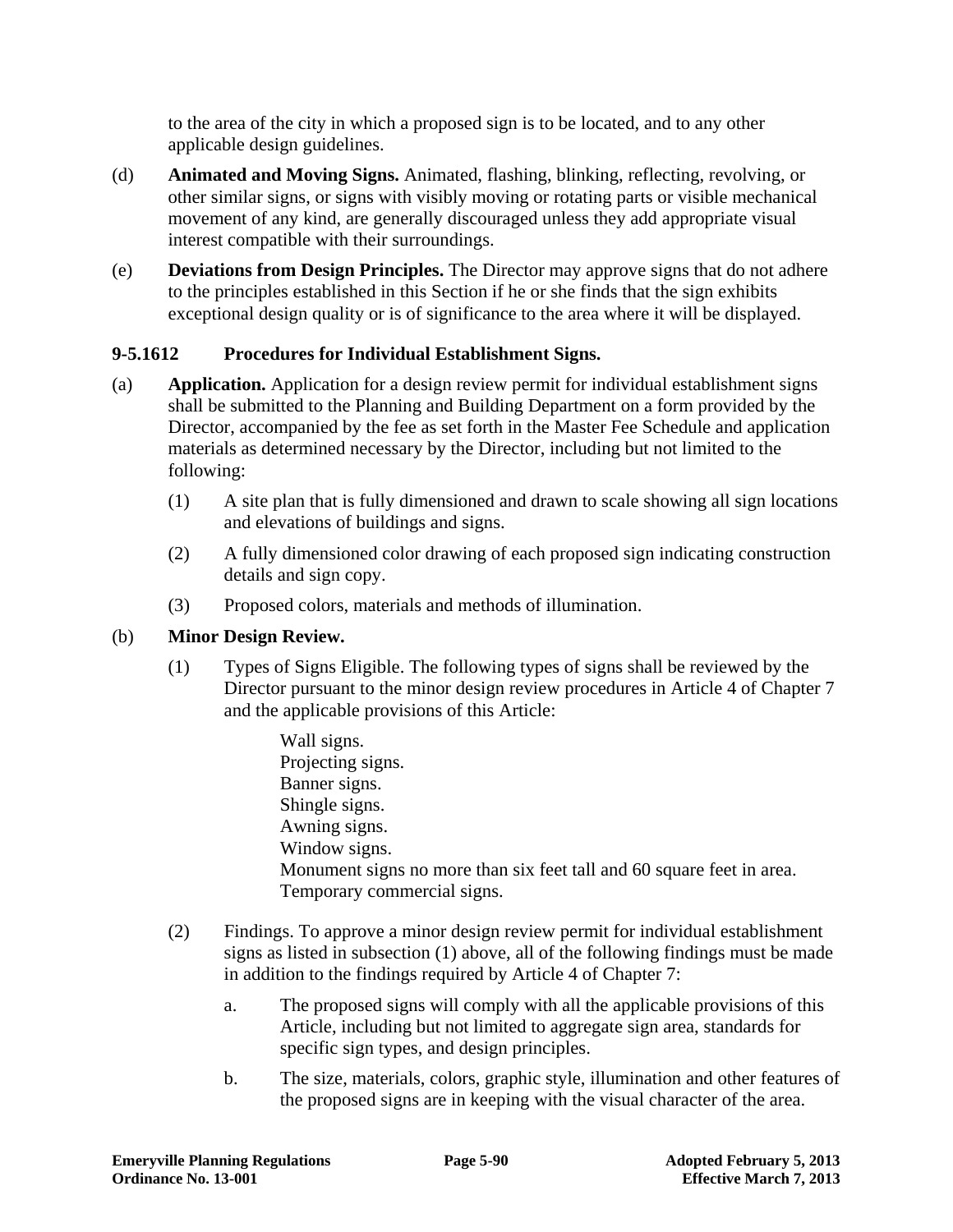- c. The signs will be readable, taking into account the proportion between different parts of the sign, its visibility from important vantage points, and other relevant design features.
- d. The signs will relate well to the design of the building and be compatible with its architectural features, colors and textures.



### **Figure 9-5.1612(b). Examples of Individual Establishment Signs Allowed with Minor Design Review.\***

\* Note: This drawing is for illustrative purposes only; a typical establishment will not have all signs illustrated here. Total area of all signs may not exceed aggregate sign area pursuant to Section 9-5.1609(b).

### (c) **Major Design Review.**

(1) Types of Signs Eligible. The following types of signs shall be reviewed by the Planning Commission pursuant to the major design review procedures in Article 4 of Chapter 7 and the applicable provisions of this Article:

> Roof signs. High-rise identification signs. Marquee signs. Entry gateways. Exterior LED signs.

(2) Findings. To approve a major design review permit for individual establishment signs as listed in subsection (1) above, all of the following findings must be made in addition to the findings required by Article 4 of Chapter 7: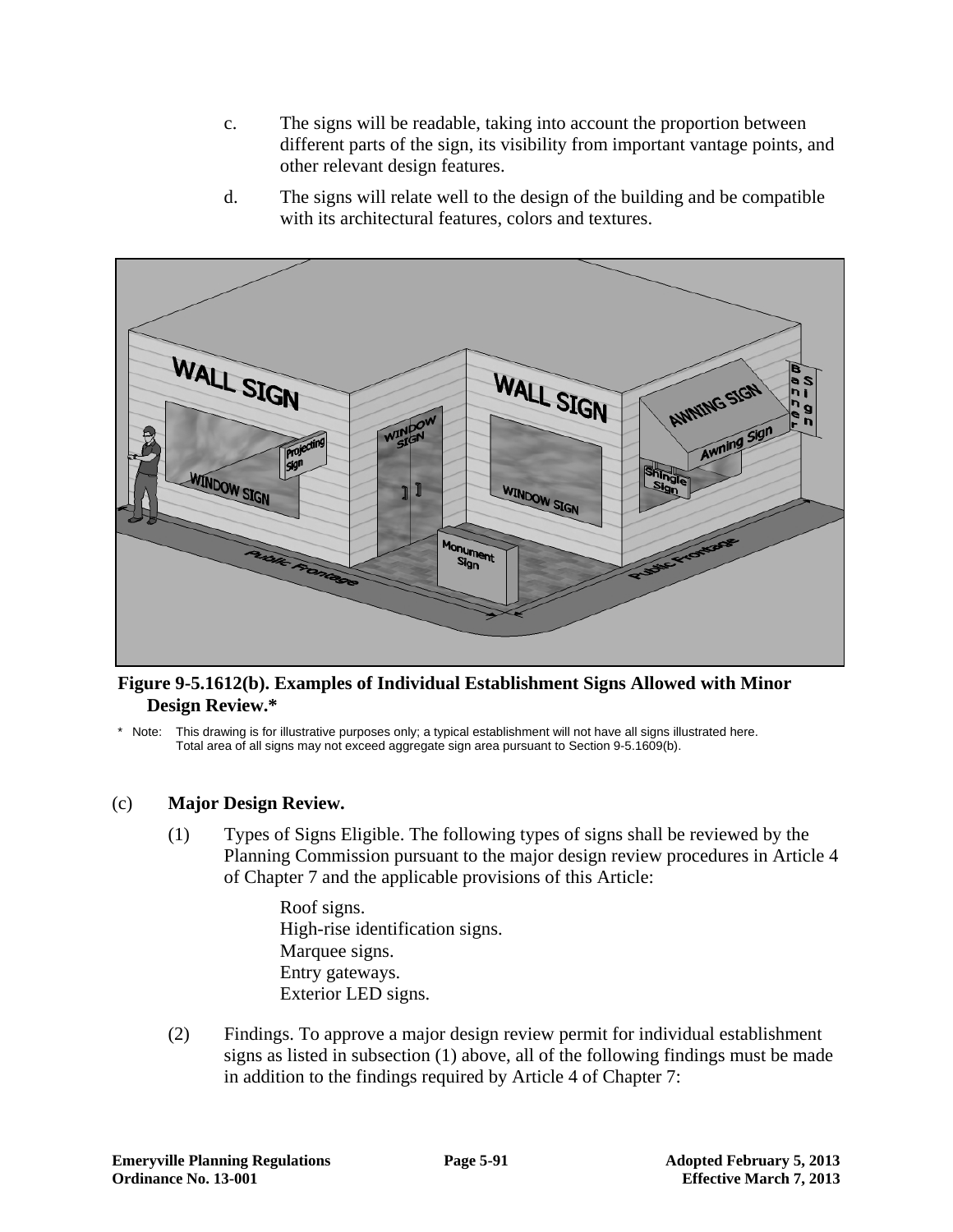- a. The proposed sign is necessary because of the nature of the establishment and its location.
- b. The proposed sign is no larger than is necessary to adequately identify the establishment, or the sign is of extraordinary design significance justifying its size.
- c. The proposed sign will comply with all the applicable provisions of this Article, including but not limited to design principles.
- d. The size, materials, colors, graphic style, illumination and other features of the proposed sign are in keeping with the visual character of the area.
- e. The sign will be readable, taking into account the proportion between different parts of the sign, its visibility from important vantage points, and other relevant design features.
- f. The sign will relate well to the design of the building and be compatible with its architectural features, colors and textures.

### **9-5.1613 Master Sign Programs.**

### (a) **General.**

- (1) When Required. A Master Sign Program is required for all developments including five or more retail tenant spaces, and is optional for any other multitenant non-residential or mixed use development.
- (2) Types of Signs Eligible. A Master Sign Program may include any type of sign eligible for individual establishment signs as indicated in Section 9-5.1612. In addition, the following types of signs may only be allowed as part of a Master Sign Program, and only as overall site signage for the development:

 Ground signs. Tower signs. Wall signs exceeding maximum dimensions at (a)(6) in Table 9-5.1607. Monument signs exceeding six feet in height and/or 60 square feet in area.

- (b) **Application.** Application for a Master Sign Program shall be submitted to the Planning and Building Department on a form provided by the Director, accompanied by the fee as set forth in the Master Fee Schedule and application materials as determined necessary by the Director, including but not limited to the following:
	- (1) Text and drawings, including plans drawn to scale, which identify all signs proposed for the development, establishing their location, size, function and other characteristics needed to evaluate the extent of the signage proposed. Plans and drawings shall include a site plan, typical building elevations, and drawings of proposed overall site signage and generic sign types for individual establishments. Any anticipated recurring temporary signs shall be included.
	- (2) Computation of allowable area for all signs for each individual establishment, and of total area of all proposed signage. Maximum allowable aggregate area for individual establishments shall be no more than allowed by Section 9-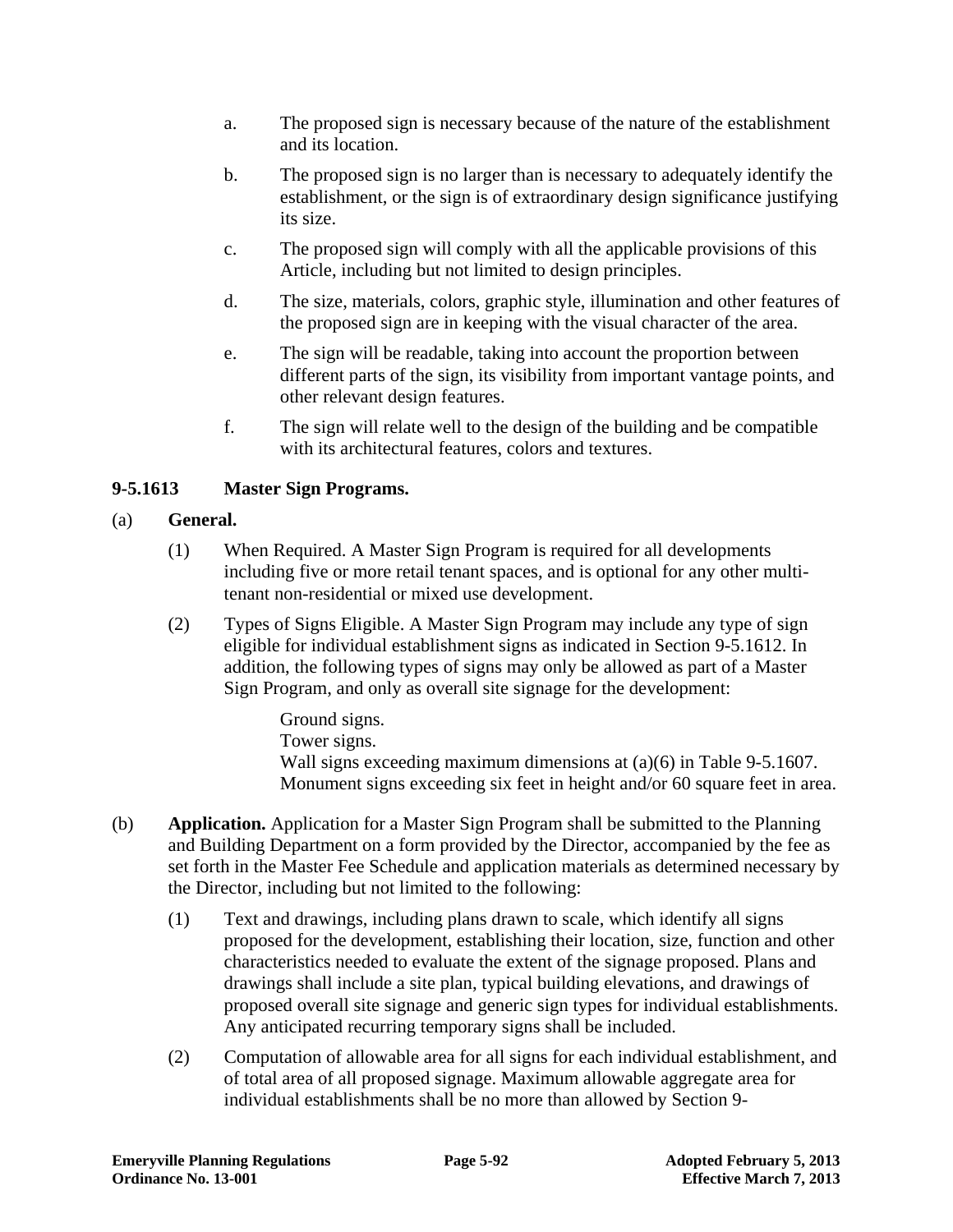5.1609(b)(1). Maximum allowable aggregate area for overall site signage shall be in addition to this and shall be shown separately. The maximum area of such overall site signage shall be no more than is necessary to adequately identify the development and its major tenants.

- (3) Design criteria for individual establishment signs dealing with colors, materials, illumination, graphic styles, placement, size, and other pertinent sign features.
- (4) A written program of standards for individual establishment signs to be distributed to future tenants, including color, size, illumination, construction details, sign placement and size.
- (c) **Findings.** In order to approve a Master Sign Program, the Planning Commission must make all of the following findings in addition to the findings required by Article 4 of Chapter 7:
	- (1) The proposed Master Sign Program will promote visual harmony and a cohesive appearance for the development while allowing an appropriate level of individuality for each establishment.
	- (2) The proposed Master Sign Program will promote signs that relate well to the design of the buildings in the development in terms of compatibility with architectural features, colors and textures.
	- (3) The proposed Master Sign Program will promote signage that is in keeping with the visual character of the surrounding area.
	- (4) The total aggregate sign area allowed under the proposed Master Sign Program for each individual establishment does not exceed that allowed by Section 9- 5.1609(b)(1).
	- (5) The height, size, and total aggregate area of overall site signage allowed under the proposed Master Sign Program is no more than is necessary to adequately identify the development and its major tenants.
	- (6) The proposed Master Sign Program will comply with all the applicable provisions of this Article, including but not limited to standards for specific sign types and design principles.
- (d) **Review of Individual Signs Under a Master Sign Program.** A proposal for individual signs under a Master Sign Program shall be reviewed by the Director for conformance with the requirements of the Master Sign Program and this Article pursuant to the zoning compliance review procedures in Article 3 of Chapter 7. If the Director determines that the proposal conforms to the requirements of the Master Sign Program and this Article, a zoning compliance approval shall be issued. If the Director determines that the proposal does not conform to the requirements of the Master Sign Program and this Article, a zoning compliance approval shall not be issued, and the applicant shall be advised as to how the proposal could be brought into compliance. The Director's determination of compliance or non-compliance may be appealed to the Planning Commission pursuant to Article 14 of Chapter 7.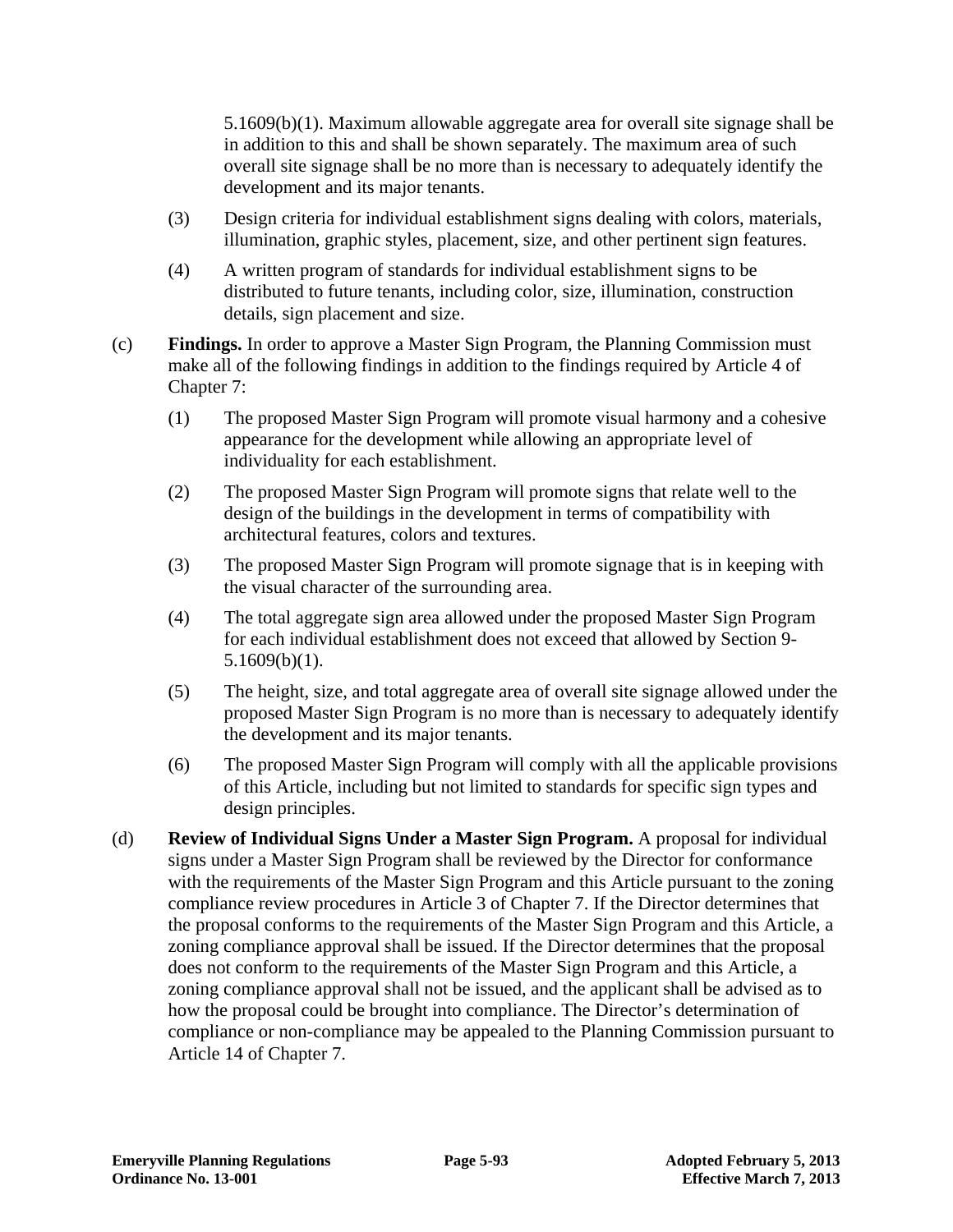### **9-5.1614 Nonconforming Signs.**

- (a) **Continuance and Maintenance.** Nonconforming signs that were legal when first installed, and which have not been modified so as to become illegal, may be continued, and routine maintenance and repairs may be performed.
- (b) **Alterations and Additions to Nonconforming Signs.** No nonconforming sign shall be moved, altered, or enlarged unless required by law or unless the moving, alteration or enlargement will result in the elimination of the nonconformity.
- (c) **Abandonment of Nonconforming Sign.** Whenever a nonconforming sign has been abandoned, or the use of the property has been discontinued for a continuous period of 90 days, the nonconforming sign shall be removed.

### (d) **Restoration of a Damaged Sign.**

- (1) Whenever a nonconforming sign is destroyed by fire or other calamity to the extent of 50% or less of the sign's replacement value, the sign may be restored and the non-conforming use of the sign may be resumed, provided that restoration is started within six months of the damage and diligently pursued to completion.
- (2) Whenever a nonconforming sign is destroyed by fire or other calamity to a greater extent than 50% of the sign's replacement value, or is voluntarily removed or is required by law to be removed, the sign shall not be restored except in full conformity with the requirements of this Article.
- (e) **Illegal Signs.** A sign that was not legally established under the regulations that were applicable at the time it was established, whether before or after the adoption of these Planning Regulations, is an illegal sign. Any such illegal sign is hereby declared to be a public nuisance and shall be removed or legalized immediately.

## **9-5.1615 Definitions.**

- (a) **Signs Generally.** "Sign" means a structure, fixture, device, or material containing any combination of written copy, graphics, or symbols intended to promote a business, product, commodity, service, idea, or person, or to provide direction, identification, or information. "Sign" may include flags, streamers, pennants, banners, and balloons if their intent is as stated above. Noncommercial works of art, including but not limited to murals, are not signs.
- (b) **Sign Types.** The following definitions shall apply throughout this Article, in addition to definitions contained elsewhere in this Article, including, but not limited to, the Prohibited Signs listed in Section 9-5.1604 and the Exempt Signs listed in Section 9- 5.1605.
	- (1) "Animated sign" means a sign which, by method or manner of illumination, flashes on or off, or blinks with varying light intensity, shows motion or creates the illusion of motion, or revolves to create the illusion of being on or off.
	- (2) "Awning sign" means a sign affixed permanently to the outside surface of an awning.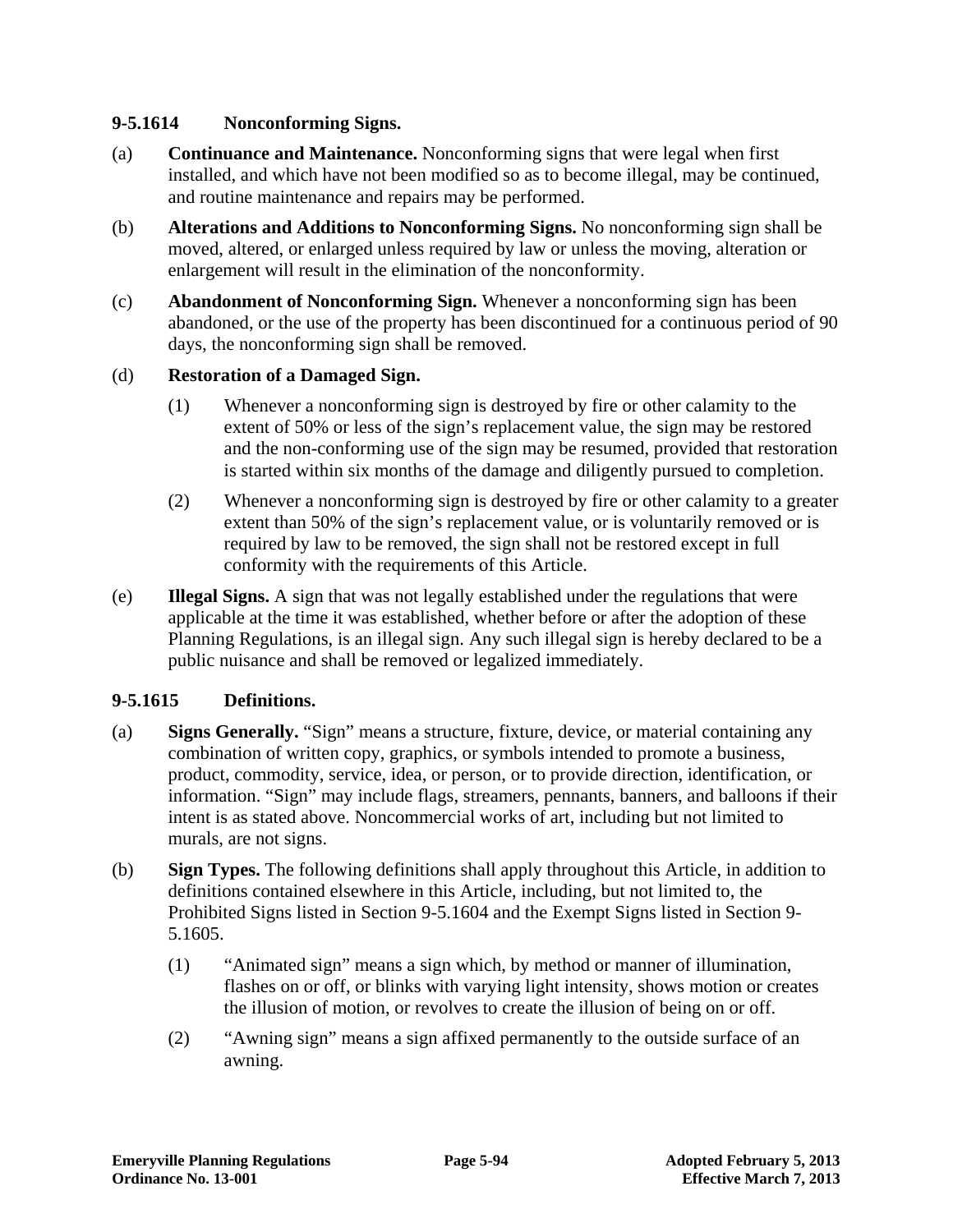- (3) "Banner sign" means a sign made of fabric or any non-rigid material with no enclosing framework, usually supported by horizontal poles protruding from a building wall.
- (4) "Blade sign" means a projecting sign.
- (5) "Business sign" means a sign that directs attention to the principal business, profession or industry located on the premises where the sign is displayed, to products sold, manufactured or assembled, or to services or entertainment offered on such premises.
- (6) "Changeable copy sign" means a sign whose informational content can be changed or altered manually.
- (7) "Channel letters" means three-dimensional individual letters or figures, with an open back or front, illuminated or non-illuminated, that are affixed to a building or to a freestanding sign structure.
- (8) "Construction sign" means a temporary sign that describes in words and/or drawings a planned future development project on a property.
- (9) "Entry gateway sign" means a sign permanently affixed to an arch or other structure spanning over an entrance to a property.
- (10) "Freedom of speech sign" means a noncommercial sign expressing an idea.
- (11) "Freeway-oriented sign" means a sign that is oriented primarily to the traveling public using a freeway, and installed for the sole purpose of identifying major business locations in close proximity to the freeway.
- (12) "Ground sign" means a sign that is permanently supported upon the ground by poles or braces and is not attached to any building or other structure. These may include freestanding pole signs.
- (13) "High-rise identification sign" means a sign located on the top story of a building that is over 75 feet tall and identifying the name of the building, its owner, a tenant of the building, or any entity associated with the building.
- (14) "Marquee sign" means a sign with a changeable message that advertises events, performances, or services, and that is displayed on a permanent structure made of rigid materials supported by and extending from the facade of a building.
- (15) "Monument sign" means a low-profile freestanding sign erected upon or supported solely by a planter, pedestal base, or similar ground structure approximately the same width as the sign.
- (16) "Moving sign" means a sign or any portion thereof that rotates, moves, or appears to move in some manner by mechanical, electrical, natural, or other means.
- (17) "Noncommercial sign" means a sign that does not promote a business, commodity, service, entertainment, product, or other attraction.
- (18) "Organization sign" means a sign that identifies a non-profit or other noncommercial organization.